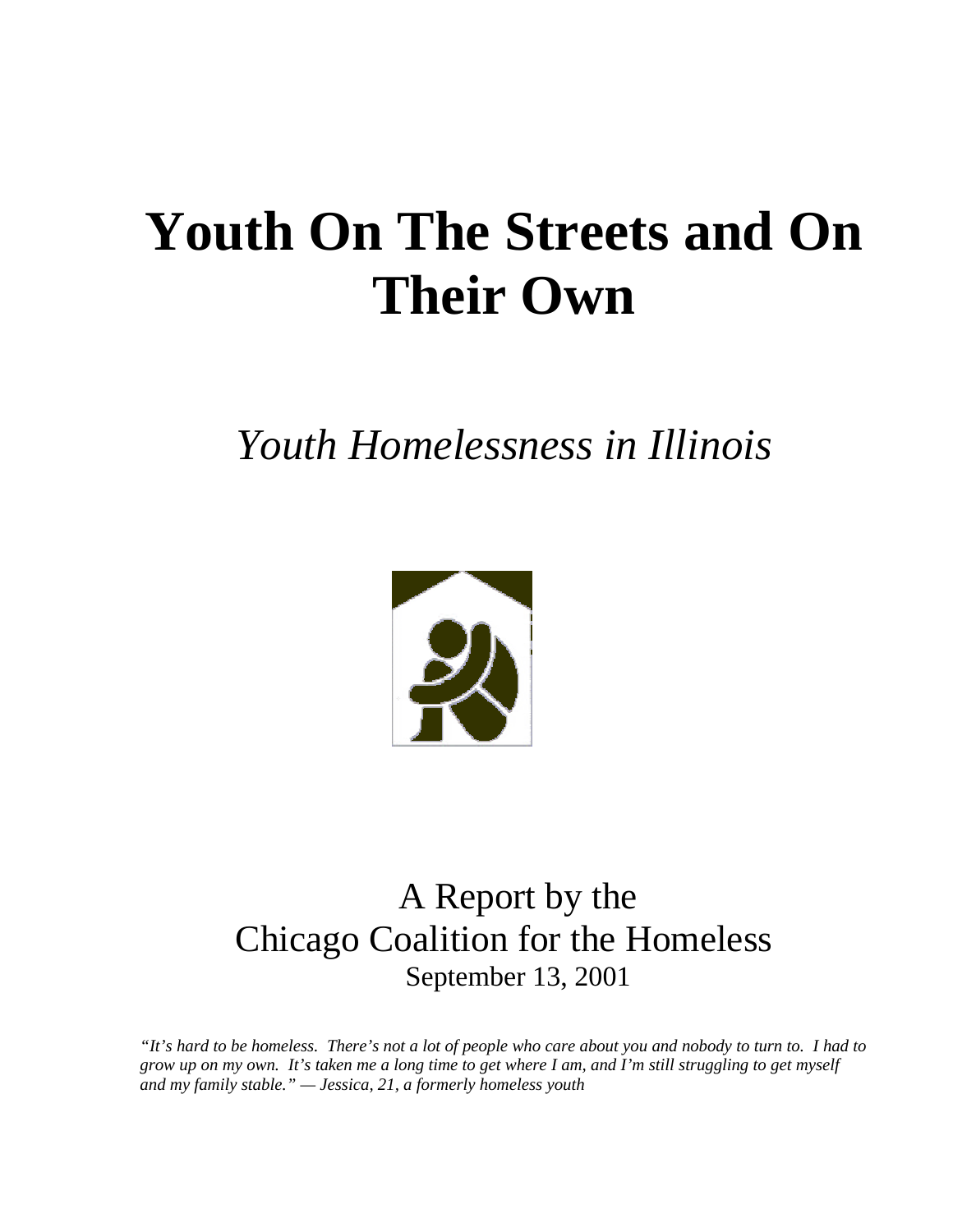#### Table of Contents

| I.    |  |  |
|-------|--|--|
| ΙΙ.   |  |  |
| Ш.    |  |  |
| IV.   |  |  |
| V.    |  |  |
| VI.   |  |  |
| VII.  |  |  |
| VIII. |  |  |
| IX.   |  |  |
| Χ.    |  |  |
|       |  |  |
|       |  |  |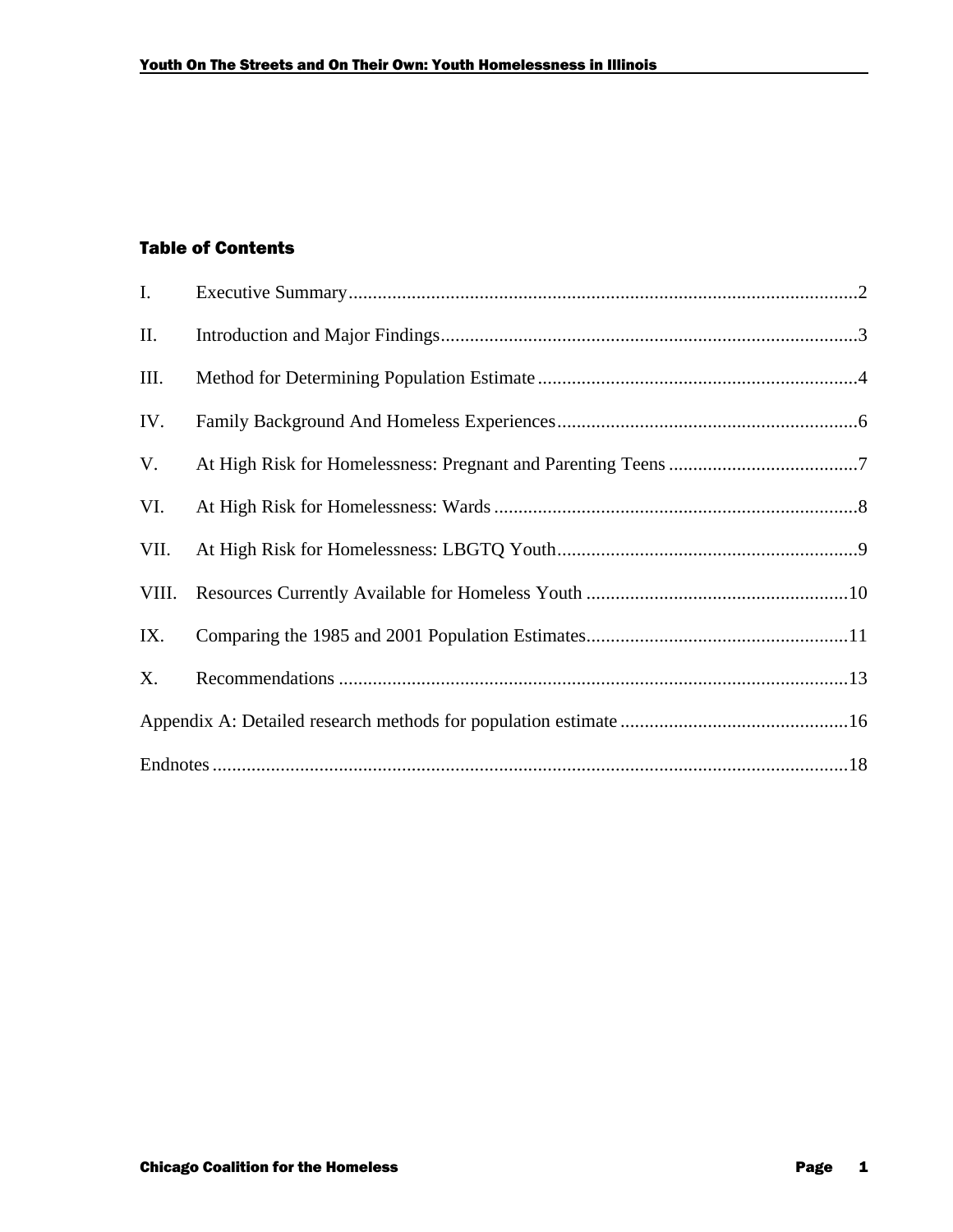#### I. Executive Summary

The Chicago Coalition for the Homeless (CCH) estimates that over the course of a year, approximately 26,000 youth in Illinois experience homelessness. This is slightly more than reported in a 1985 state-funded study. Homeless youth are between the ages of 14 and 21, have left home because of serious family problems, and are not in a safe and stable living situation. Youth that experience homelessness are likely to experience abuse and neglect both before and after becoming homeless.

We estimate that forty-five percent, or approximately 12,000, of these youth have chronic homeless experiences. Youth in this category live outside and in other public places for prolonged periods, face sometimes insurmountable obstacles to returning home, and have an especially high likelihood of being abused and victimized while they are homeless.

Available housing resources for homeless youth do not come close to meeting the need for these services. A CCH survey found that 42 percent of youth seeking shelter from state-funded Homeless Youth programs were turned away last year due to lack of resources. Eighty-eight percent of state-funded crisis intervention programs for youth responded that they need additional residential resources for homeless youth.

Abuse (physical, emotional, and/or sexual), substance abuse by a parent, absence of a parent, and long-term family economic problems are all common family experiences among youth that experience homelessness. Pregnant and parenting teens, former and current wards, and youth who identify as lesbian, gay, bisexual, transgendered, or questioning (LGBTQ) account for a highly disproportionate segment of the population of homeless youth.

Homeless youth, particularly those with chronic experiences, have a difficulty meeting their basic needs, as well as a high likelihood for physical and sexual victimization, engaging in substance abuse, engaging in unprotected sexual activity, and delinquency. Many are not enrolled in or regularly attending school, and these youth have limited access to services for their physical and emotional health care needs.

Due to a 1999 increase in funding for programs serving homeless youth, however, the State of Illinois has made some progress in recent years with regard to providing shelter and supportive services for this vulnerable population. For example, in fiscal year 2000 IDHS spent \$4.17 million on programs specifically for homeless youth and served 2,105 youth. In 1996, when the state spent half as much on these programs, only 986 youth were served. Between 1986, when the state started funding programs for homeless youth, and 1994 the state only spent about \$1 million annually for these programs.

We recommend that the State of Illinois increase expenditures for emergency, transitional, and long-term supportive housing for currently homeless youth, in order to assist these youth in becoming self-sufficient, productive adults. We also recommend that more resources be put into the prevention of youth homelessness through early intervention with at-risk families. Finally, we call for the expansion and implementation of policies that promote the long-term economic and social stability of families.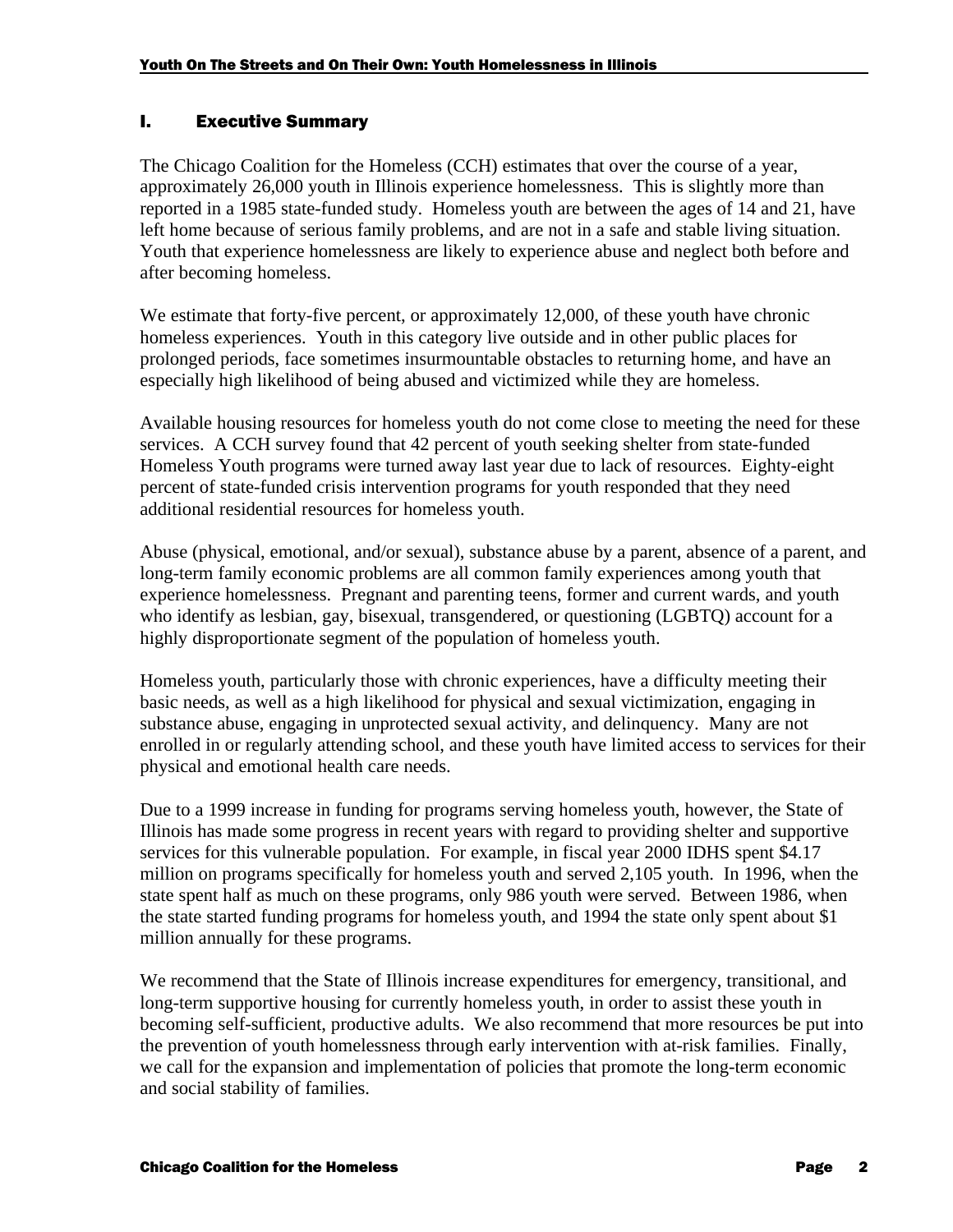#### II. Introduction and Major Findings

The Chicago Coalition for the Homeless (CCH) estimates that over the course of a year approximately 26,000 youth in Illinois experience homelessness. Homeless youth are between the ages of 14 and 21, have left home because of serious family problems, and are not in a safe and stable living situation.

Youth who have "run away" and have been "thrown away" are both included in this definition. The living situations of youth experiencing homelessness include "couch surfing" (moving between friends, family and acquaintances), staying in shelters, and/or living outside or in public places.

We estimate that forty-five percent, or approximately 12,000, of all youth that experience homelessness have chronic homeless experiences. Youth with chronic homeless experiences are more likely to live for prolonged periods in public places (e.g., abandoned buildings, parks, or on the street). They have a higher likelihood than homeless youth in general of being abused and victimized. The obstacles they face to being reunited with their families are sometimes insurmountable. In many cases returning to one's family is not an appropriate option.

Based on CCH surveys of service providers who work with homeless youth around the state and data provided by the Illinois Department of Human Services (IDHS) we can now report that:

- $\triangleright$  Available housing resources for homeless youth do not come close to meeting the need for these services. We estimate that forty-two percent of youth, or about 1,500 youth, seeking shelter from IDHS-funded Homeless Youth programs were turned away during fiscal year 2000 due to lack of resources. Most of these turnaways occurred in Chicago.
- $\triangleright$  Due to a 1999 increase in funding for Homeless Youth programs serving homeless youth, however, the State of Illinois has made some progress in recent years with regard to providing shelter and supportive services for this vulnerable population. For example, in fiscal year 2000 IDHS spent \$4.17 million on programs specifically for homeless youth and served 2,105 youth. In 1996, when the state spent half as much on these programs, only 986 youth were served. Between 1986, when the state started funding programs for homeless youth, and 1994 the state only spent about \$1 million annually for these programs.
- $\triangleright$  CCBYS is an IDHS-funded, statewide program that provides crisis intervention services for minors who are at risk of involvement in the child welfare and/or juvenile justice system, including youth who are homeless and at-risk of homelessness. Eighty-eight percent of Comprehensive Community Based Youth Services (CCBYS) programs report that they need additional resources for residential placements for youth in need of housing.

Prior to this report, the most recent population estimate of the number of youth that experience homelessness in Illinois each year was completed in 1985 by the Governor's Task Force on Homeless Youth. Using a substantially similar method (see Appendix A), the task force estimated that 21,535 youth experienced homelessness over the course of a year. The 1985 estimate and the 2001 estimate are close enough to conclude that the number of youth who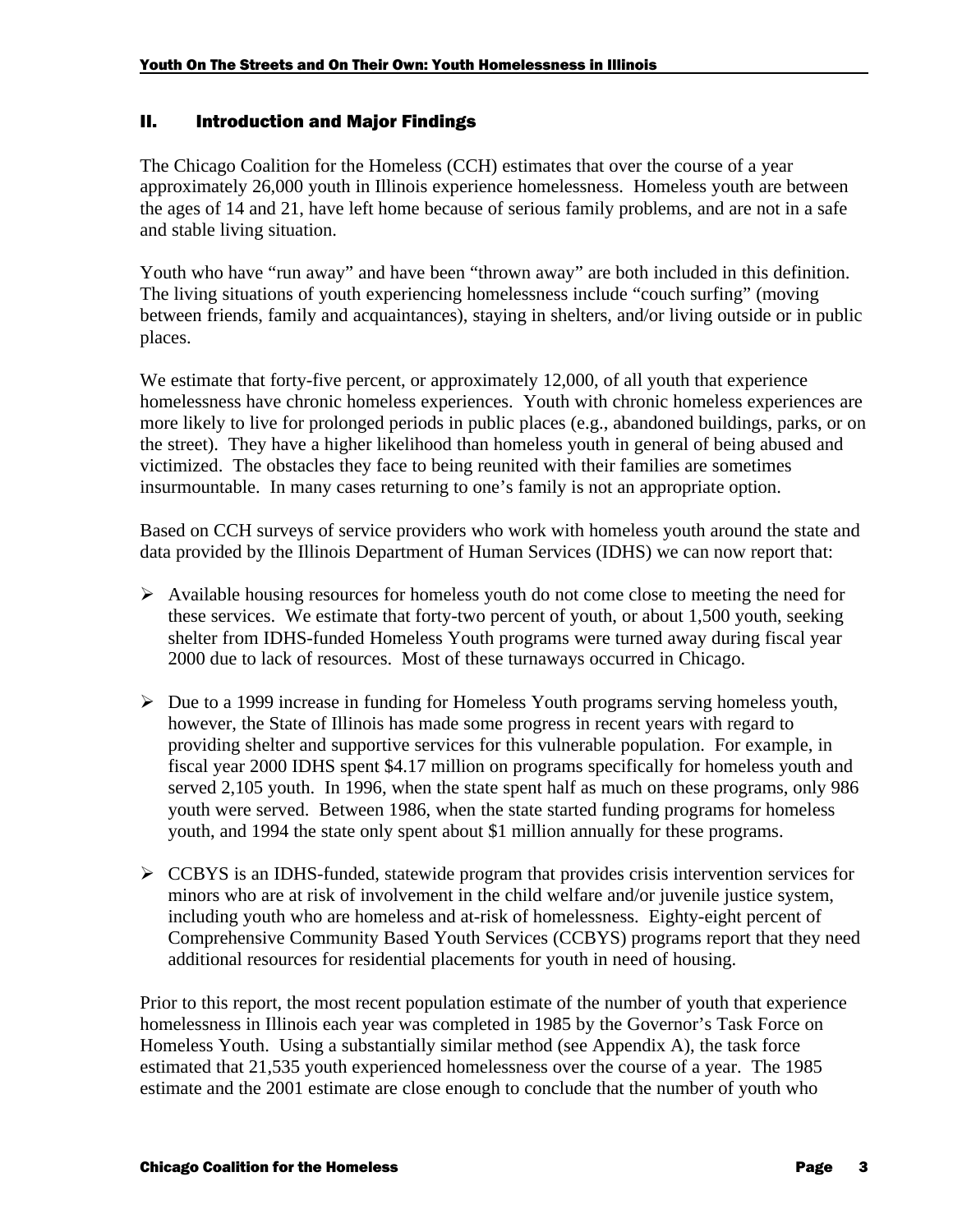experience homelessness in Illinois annually has gone essentially unchanged during the past 16 years.

In this report, unlike the 1985 estimate, we draw a distinction between youth who have experienced homelessness of any duration and youth who have had a chronic, or more serious and prolonged, experience of homelessness. We can draw this distinction because of the methodology used to reach our population estimate. A large part of the population estimate is based on estimating the number of youth who do not come into contact with any social service system. To make this estimate, we use statistics from a national survey by the U.S. Dept of Health and Human Services completed in 1995.<sup>i</sup>

The federal survey asked youth whether they had experienced homelessness and whether they had made use of a shelter. There was a large difference in the number of youth who had not accessed shelter depending on whether the youth was currently on the street or in the general population of youth in the United States. Only 25% of youth in the general population who had had a homeless experience used a shelter, whereas 54% of youth on the street had used a shelter.

Because of the large difference in the figure, we can assume that youth in the general population who experienced homelessness would include a broad range of experiences — from being without a place to stay for one night to being chronically homeless. The street sample of youth, by contrast, most likely represents a population of youth who have had more chronic experiences. Therefore, the larger figure we estimate  $-26,000$  homeless youth in Illinois  $$ represents a broad range of experiences of homelessness. The smaller figure we estimate — 12,000 youth with chronic experiences — represents a narrower definition that is more likely to include a longer period of homelessness with time spent on the street.

#### The Stories Behind the Numbers

The data and research presented in this report tell an incomplete story about youth homelessness. A more complete picture must include the stories of youth who experience homelessness. While stories vary, what each youth shares is a need for stable housing and a supportive environment. Throughout this report we provide a few stories of youth who are moving successfully from youth into adulthood and youth still struggling with homelessness. The names of the youth whose stories we share have been changed. These stories were told to us by service providers and by youth themselves.

#### III. Method for Determining Population Estimate

The estimate that approximately 26,000 youth experience homelessness each year in Illinois (26,619 exactly according to our method) was determined by determining the size of the following populations:

 $\triangleright$  The number of youth served by Homeless Youth programs funded by the Illinois Department of Human Services (IDHS) during fiscal year 2000.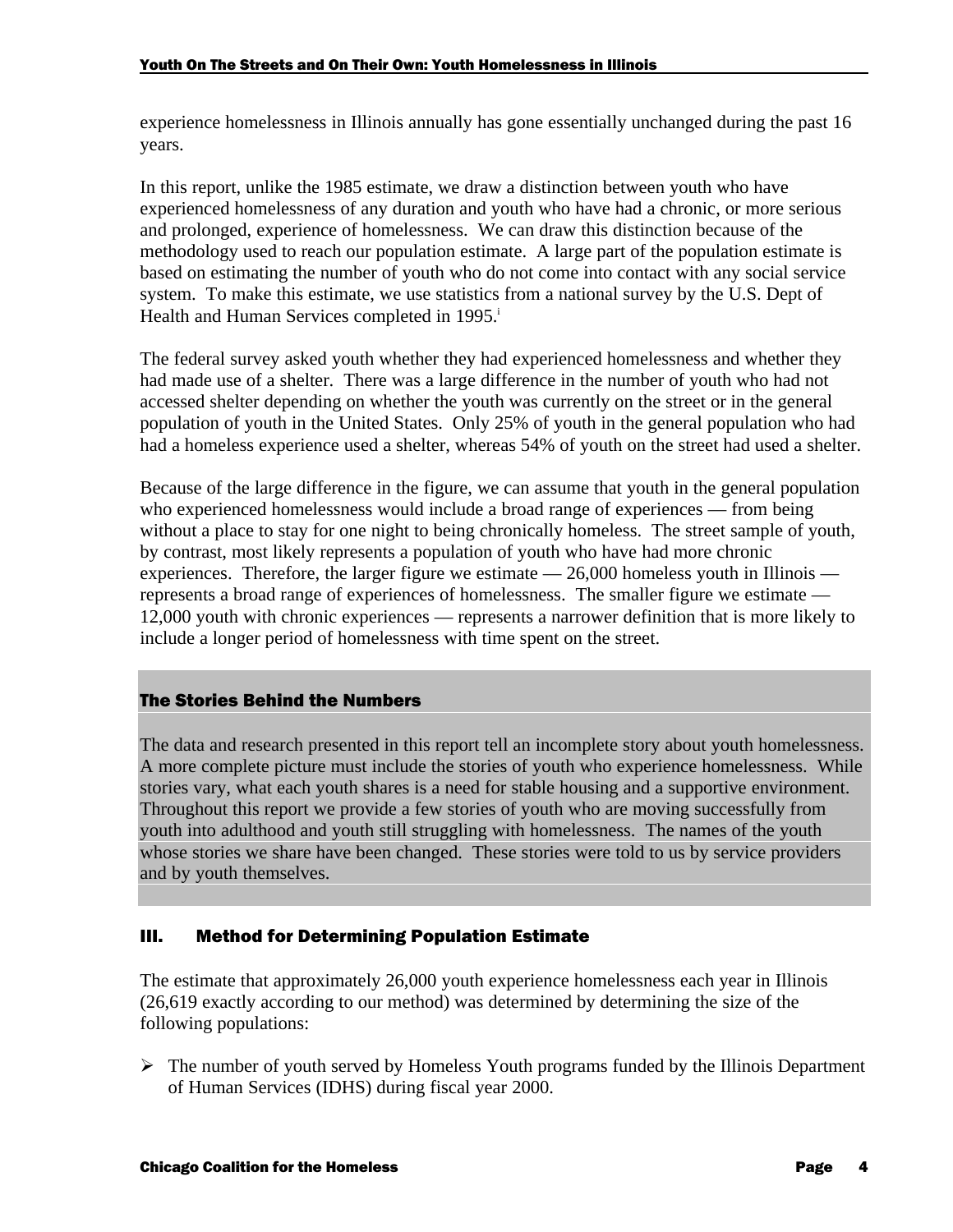- $\triangleright$  The number of youth who sought services but were turned away by IDHS Homeless Youth programs due to the lack of program resources during fiscal year 2000. This figure was estimated based on a survey of these programs conducted by CCH.
- $\triangleright$  The number of youth served by Homeless Youth programs providing residential services that were not funded by the Illinois Department of Human Services during fiscal year 2000.
- $\triangleright$  The number of youth served by IDHS-funded Comprehensive Community Based Youth Services (CCBYS) programs who experience homelessness and were not served by, and did not seek services from, IDHS-funded Homeless Youth programs during fiscal year 2000.
- $\triangleright$  The number of 18 to 21 year olds in adult shelters in Illinois during fiscal year 2000.
- $\triangleright$  The number of youth who experience homelessness, but never come into contact with the social service system. This number is based on 1995 national study sponsored by the Family and Youth Service Bureau of the United Sates Department of Health and Human Services.<sup>ii</sup> The study found that only 25 percent youth with homeless experiences make use of youth or adult shelters.
- $\triangleright$  The number of youth with chronic homeless experiences (12,077 youth) was based on a 54 percent shelter utilization rate of youth living in public places, or "street youth", as determined by a survey of street youth for the federal study previously cited.

Unless otherwise noted, the source of all data was the Illinois Department of Human Services. More specific information regarding the methods used for determining the population figure can be found in Appendix A. Results of the population estimate are shown in Table 1.

#### Table 1 — Population Estimate For the Number of Youth who Experience Homelessness in Illinois over the Course of a Year

| <b>Population</b>                                                                                                                                                                  | <b>Number</b><br>of Youth |  |
|------------------------------------------------------------------------------------------------------------------------------------------------------------------------------------|---------------------------|--|
| Youth served by IDHS funded Homeless Youth programs                                                                                                                                | 2,105                     |  |
| Youth denied services by IDHS funded Homeless Youth programs due to lack of resources                                                                                              |                           |  |
| Youth served by Homeless Youth programs not funded by IDHS                                                                                                                         |                           |  |
| Youth served by Comprehensive Community Based Youth Services (CCBYS) programs who<br>experience homelessness and are not served by, or seek services from, Homeless Youth programs |                           |  |
| Youths who are 18 to 21 year old and stayed in adult shelters in Illinois                                                                                                          | 1,956                     |  |
| Subtotal                                                                                                                                                                           | 6,522                     |  |
| Youth that experience homelessness who never come into contact with the social service system                                                                                      | 19,929                    |  |
| Youth who experience homelessness over the course of a year in Illinois                                                                                                            |                           |  |
| Youth with chronic homeless experiences who never come into contact with the social service                                                                                        | 5,556                     |  |
| Youth that have a chronic homelessness experience over the course of a year in Illinois                                                                                            |                           |  |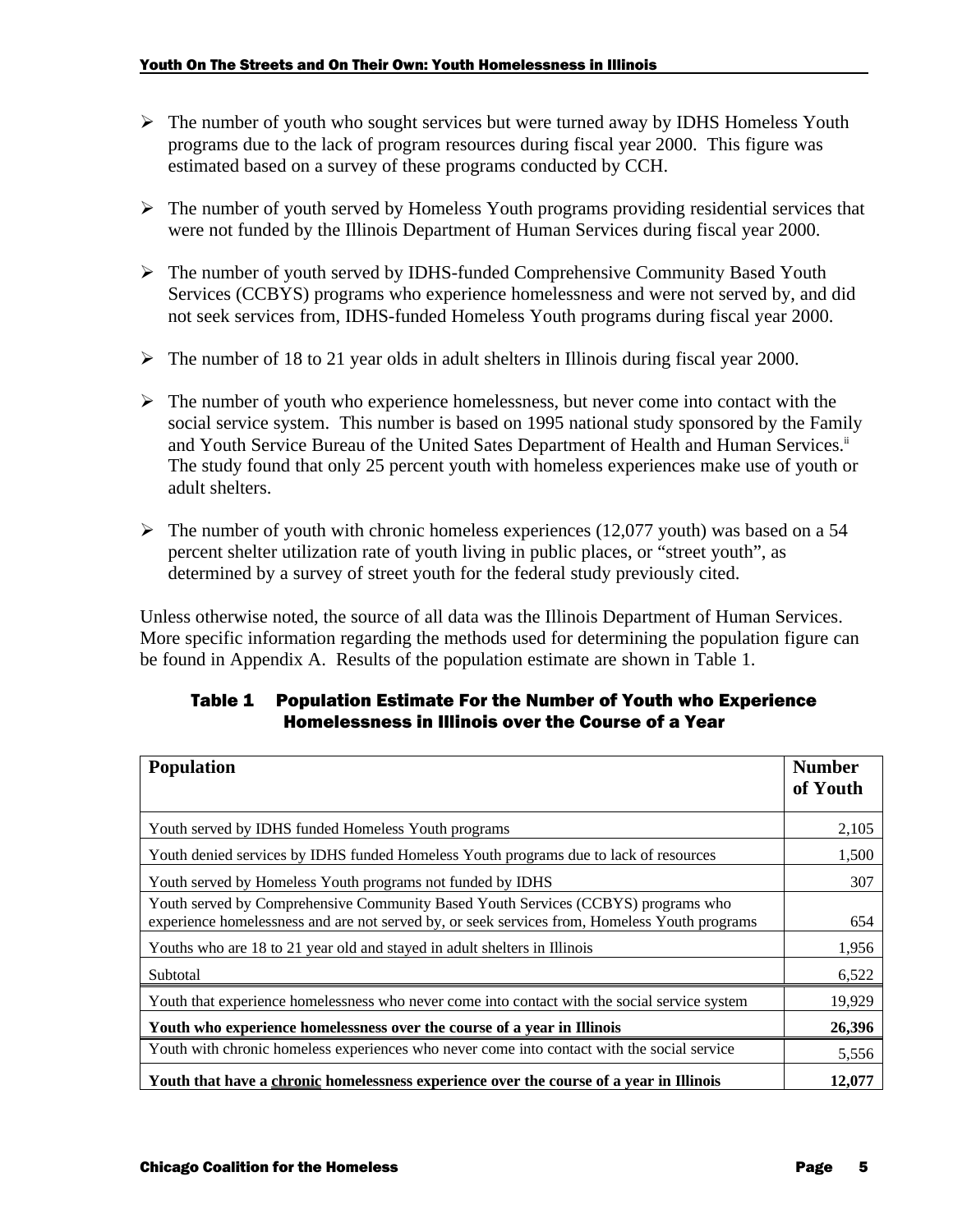#### IV. Family Background And Homeless Experiences

#### *Family experiences of homeless youth*

Any youth who lacks a stable living situation, whether on the street or "doubled-up," is homeless. A differentiation has often has been made between youth who "run away" and those who are "thrown away," but both groups lack stable housing.

Homeless youth are not isolated in one geographic area or to a certain social class, race, or ethnicity. Because of the city's size, numerically most of Illinois' homeless youth are to be found in Chicago. However, data suggests that on a per capita basis youth homelessness is equally prevalent in places such as Rockford, Peoria, Aurora, Springfield, Champaign, East St. Louis, and Marion.<sup>iii</sup>

Research about youth homelessness in general has shown that the great majority of homeless youth come from families suffering from instability.<sup>iv</sup> A 1992 national survey of service providers identified the range of problems that youth experienced prior to becoming homeless.<sup>v</sup> Long-term family economic problems were among the most prevalent problems, as were involvement in the foster care system, absence of a parent, abuse (physical, emotional, and/or sexual), and substance abuse by a parent.

Pregnant and parenting teens, former and current wards, and youth who identify as lesbian, gay, bisexual, transgendered, or questioning (LGBTQ) have a highly disproportionate representation in the population of homeless youth. *(See the sections, "At High Risk for Homelessness," below.)*

Little research has been completed to determine which factors lead to youth having what we define as "chronic" homeless experiences" compared to youth with less severe experiences. We can expect that the life experiences of youth with chronic experiences are worse.

#### *Experiences while homeless*

Youth who have experienced homelessness have difficulty meeting their basic needs, as well as a high likelihood for physical and sexual victimization. Interviews conducted with almost 200 youth by CCH for *Alone after Dark: A Survey of Homeless Youth in Chicago* found that 33 percent of the youth had been physically attacked, 20 percent had been raped or sexually assaulted after leaving home, and 12 percent had engaged in prostitution. $\dot{v}$  Studies of national samples of homeless youth and surveys in other urban report have similar findings regarding physical and sexual victimization.

As one can imagine, when basic survival is a challenge, it is difficult for homeless youth to stay in school. For homeless youth, problems in school often mean that they will leave school and not return. A 1999 study of homeless youth in four Midwestern cities found that 42 percent of the boys and 32 percent of the girls had dropped out of school.<sup>vii</sup>

Youth experiencing homelessness are also at high-risk of carrying weapons and engaging in criminal activities. In *Alone after Dark*, almost one-third of the youth interviewed reported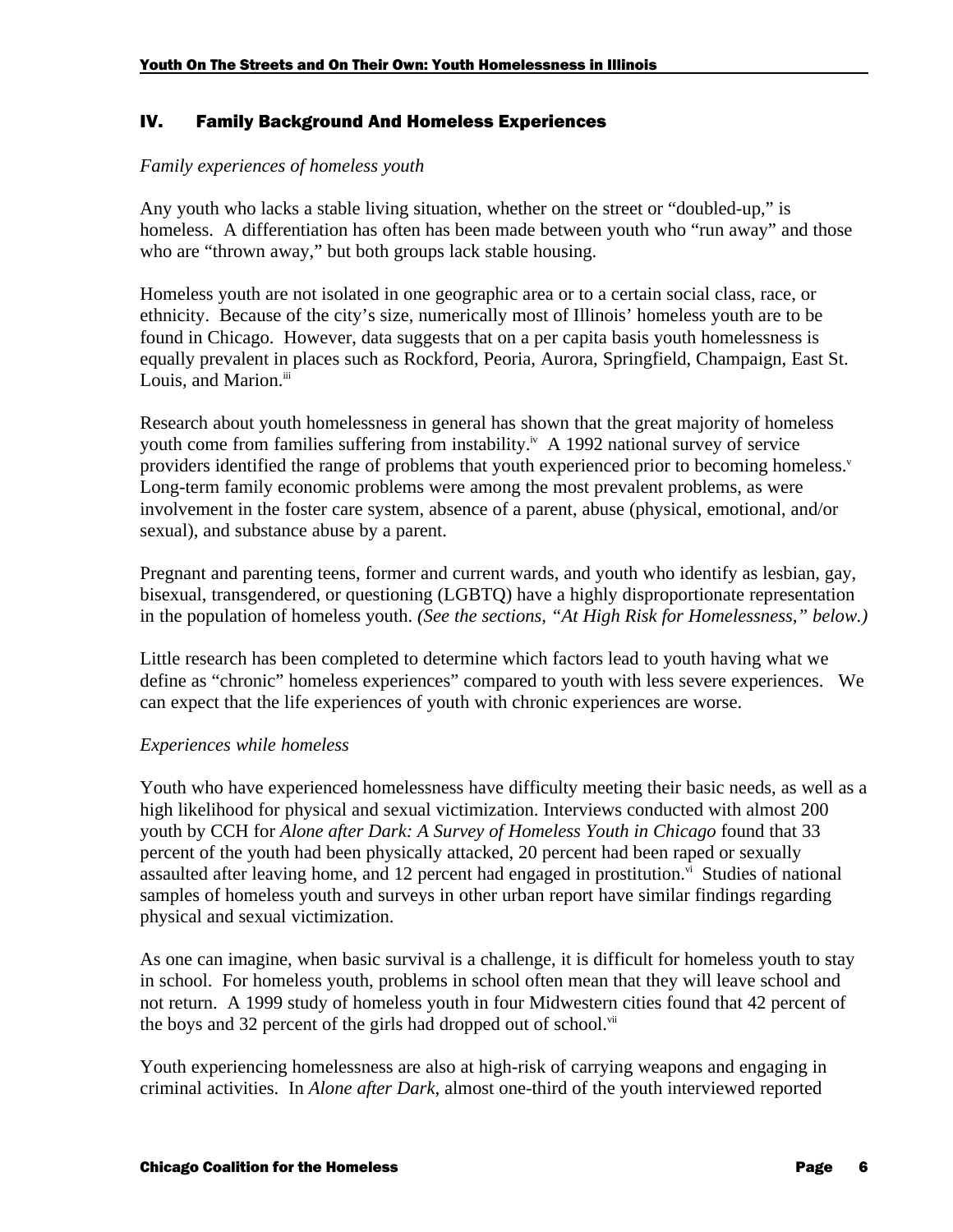carrying a weapon to protect themselves. Eight percent of the youth interviewed reported dealing drugs and 9 percent reported that they had stolen to meet basic survival needs. These self-reports likely greatly underestimate the actual prevalence of these occurrences.

Youth that experience homelessness are also at high-risk for substance abuse. In *Alone after Dark,* one-third of the youth interviewed reported symptoms of alcoholism, such as not remembering the events of the previous night. These youth often first come into contact with people engaging in substance abuse within their families before they leave home. The 1992 national survey of service providers found that among homeless youth, 29 percent had an alcoholic parent and 24 percent had a drug-abusing parent.<sup>viii</sup>

Youth that experience homelessness also have a high risk of engaging in unprotected sexual behavior. Nine percent of youth survey for *Alone after Dark* reported having sex with intravenous drug users and ten percent reported having unprotected sex.

Homeless adolescents often suffer from severe anxiety and depression, poor health and nutrition, and low self-esteem. In one study, the rates of major depression, conduct disorder, and posttraumatic stress syndrome were found to be 3 times as high among runaway youth as among youth who have not run away.<sup>ix</sup> Eighteen percent of youth survey for *Alone after Dark* reported having attempted suicide. Homeless youth are at a greater risk of contracting AIDS or HIVrelated illnesses — as much as 2 to 10 times higher than the rates reported for other samples of adolescents in the United States.<sup>x</sup> However, few health care and mental health care resources are available for homeless youth, particularly minors who cannot legally consent to most services.

#### The Stories Behind the Numbers

Caroline, 21 years old, first experienced homelessness when she was 13. While living with her father she was physically abused. She could not live with her mother because of her mother's drug addiction. She was made a ward of the state, but never was provided with a permanent placement. After falling out of foster care, she spent time a lot of time in shelters and on the streets, developing her own drug addiction, and having three children. Eventually, at 19 she found employment and got off drugs. She was stable for almost two years. However, she was recently laid off from her job. Since then she has been moving from friend to friend, caring for her own children, and uncertain of her future.

#### V. At High Risk for Homelessness: Pregnant and Parenting Teens

Youth who are parents make up an ever-growing part of the homeless youth population. In a 1996 survey of Illinois homeless youth providers, 30 percent identified services for pregnant and parenting teens as their greatest unmet need. Nationally, homelessness among families with children has been increasing. The U.S. Conference of Mayors' report on Hunger and Homelessness released in 2000 reports that 72 percent of cities surveyed had an increase in shelter requests from families. Among all cities in 2000, the demand increased by 17 percent. $x$ <sup>i</sup>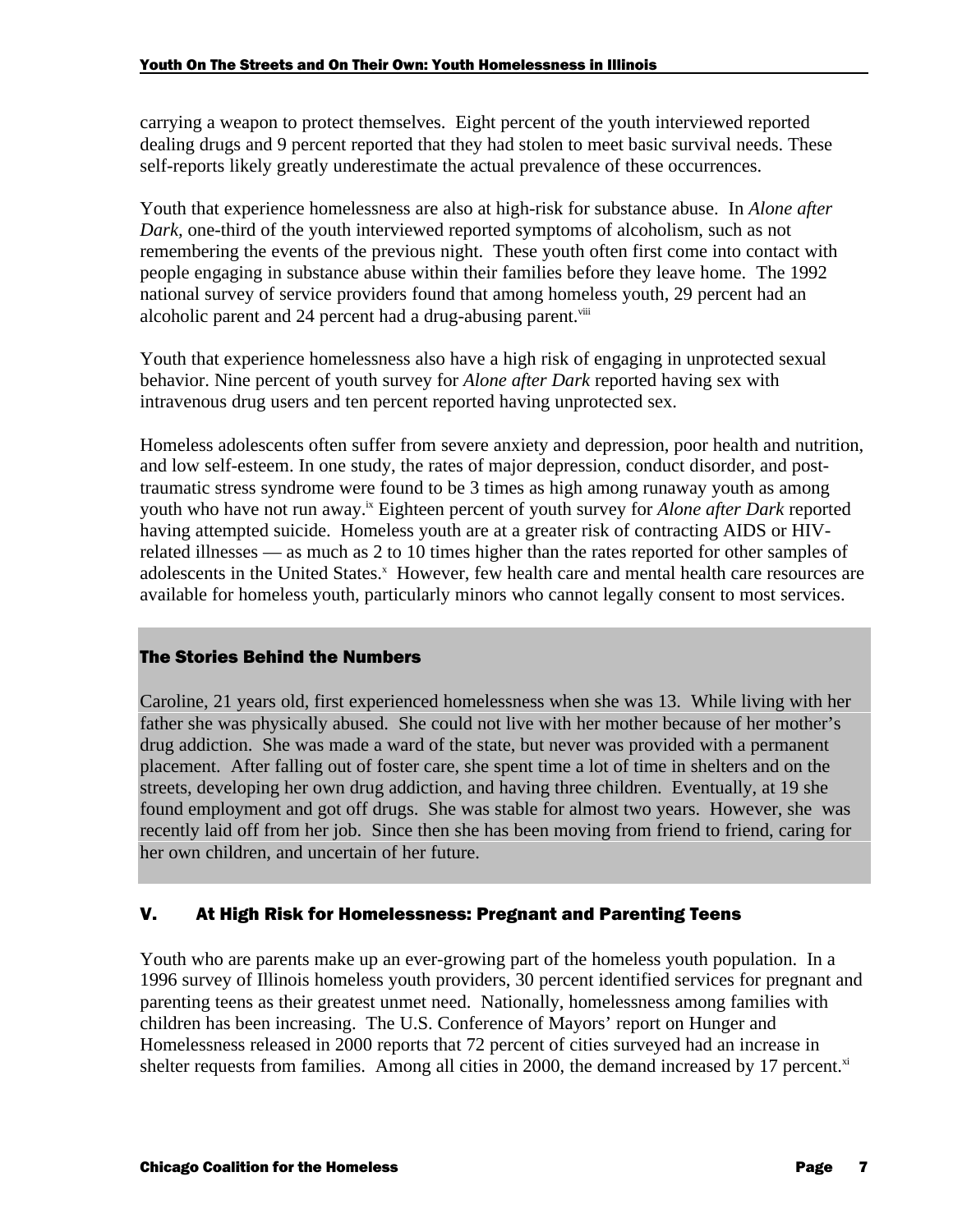#### *Why are pregnant and parenting teens more likely to become homeless than single youth?*

Pregnant and parenting teens often face difficulties with their families due to their pregnancy. In many cases, families that are already facing overcrowding cannot make room for another child in the house, thereby forcing the teen mom to move out. In other cases, conflict arises over the teen parent's choice of partner or simply over the pregnancy itself.

Domestic violence is another factor contributing to homelessness of pregnant and parenting teens. According to a 2000 study by the Center for Impact Research, 55 percent of low-income teen mothers receiving welfare in Chicago had been abused by their boyfriends in the past 12 months (474 teens were interviewed). Many teen mothers are living with their boyfriends and become homeless when trying to escape abuse. In a pilot program to address the level of domestic violence experienced by teen mothers in the south suburbs of Chicago, the most important resource gap identified by service providers was housing, both temporary and permanent. xii

According to the Ounce of Prevention Fund, childhood sexual abuse increases the likelihood that teens will become pregnant. That 15 percent of homeless youth have been sexually assaulted by their parents, suggests there is a correlation between teen homelessness and teen pregnancy.<sup>xiii</sup>

*What can be done to prevent homelessness among pregnant and parenting teens?*

- $\triangleright$  Support educational programs to prevent teen dating violence.
- $\triangleright$  Support increased access to education around family planning and birth control options
- $\triangleright$  Support increased funding for housing programs for homeless teen parents and teen parents experiencing domestic violence.

#### The Stories Behind the Numbers

Dave first came into contact with the YMCA Network in Alsip when he was 16 after being kicked out his parent's house. Initially staying with friends and trying to go back home, Dave eventually found himself sleeping behind dumpsters and in south suburban forest preserves. At the YMCA Network, he was able to reside in one of the 20 scattered-site apartments that the agency leases which provided the structure and support necessary for his success. At 22, Dave was in technical college and planning a career in computers.

#### VI. At High Risk for Homelessness: Wards

Research conducted across the country has consistently shown that youth who "age-out" or who are emancipated from the foster care system often lack the independent living skills and the personal support networks that are necessary in order to establish and maintain a household. Moreover, many youth in the child welfare system flee their foster care placements while still wards of the state. Example of research on this issue include: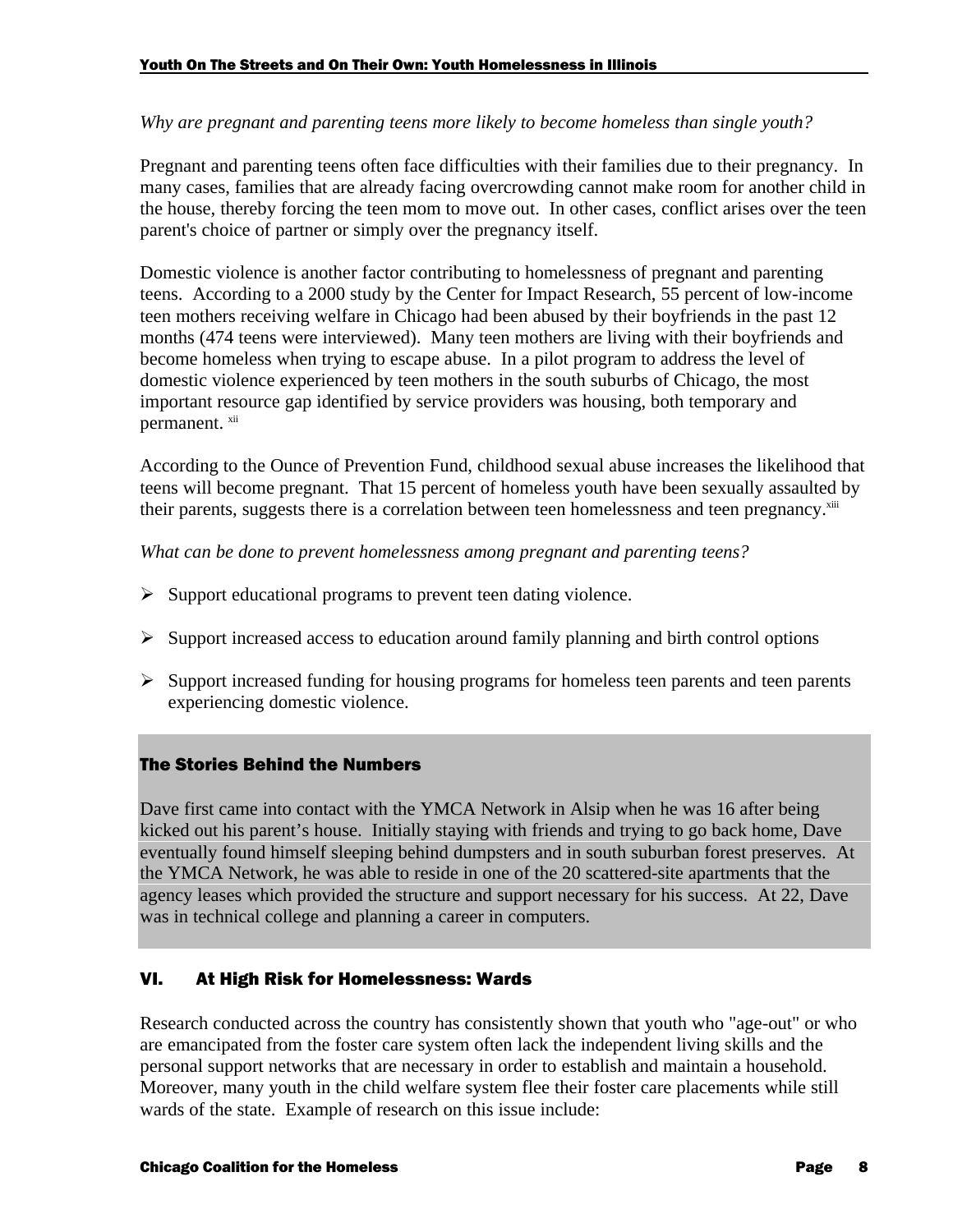- ÿ In *Alone after Dark: A Survey of Homeless Youth in Chicago*, the Chicago Coalition for the Homeless found that 44 percent of the youths surveyed had been wards.
- > A federal study of former foster care wards found that one-fourth had experienced homelessness after being in the child welfare system.<sup>xiv</sup>
- $\triangleright$  As many as 56 percent of the youth in the foster care system reported having run away from a foster care placement, on average as many as 5 different times.<sup>xv</sup>

#### *Why are wards more likely to become homeless than non-wards?*

It has not been shown that foster care causes homelessness. Rather, it seems that the sort of experiences that lead to one being placed in foster care are the same sorts of experiences that can lead a youth to become homeless. These experiences include physical and sexual abuse, parents with substance abuse problems, and the absence of a parent. However, while the foster care system is set up to remove youth from the harm they face in their families, the system has not historically been designed, or been given the resources, to ensure that youth in foster care will be able to live self-sufficient, productive lives as adults.

#### *What can be done to prevent homelessness among wards?*

- $\triangleright$  Implement prevention programs that keep children out of the foster care system. For example, voluntary home visiting programs that build stronger families and develop healthier children.
- $\triangleright$  Once children are in the foster care system, family reunification or adoption should be a priority. Illinois is making some progress in this area. In 2000, the Department of Children and Family Services (DCFS) arranged for the adoption of 7,040 children (an 83 percent increase from 1998) and placed 1,500 foster children with legal guardians (an 800 percent increase from 1997).<sup>xvi</sup>
- $\triangleright$  Provide support services for youth who "age out" of the system, such as employment and education assistance, and housing subsidies.

#### VII. At High Risk for Homelessness: LBGTQ Youth

Youth who are lesbian, gay, bisexual, transgendered, or questioning (LGBTQ) make up a disproportionate percentage of youth who experience homelessness. In Houston, Los Angeles, and New York City, for example, studies of homeless youth living on the street have found that between 16 percent and 38 percent identified as lesbian, gay, or bisexual. Commonly cited figures estimate that 10 percent of the adult population identifies as gay or lesbian.

*Why are LGBTQ youth more likely to become homeless than heterosexual youth?*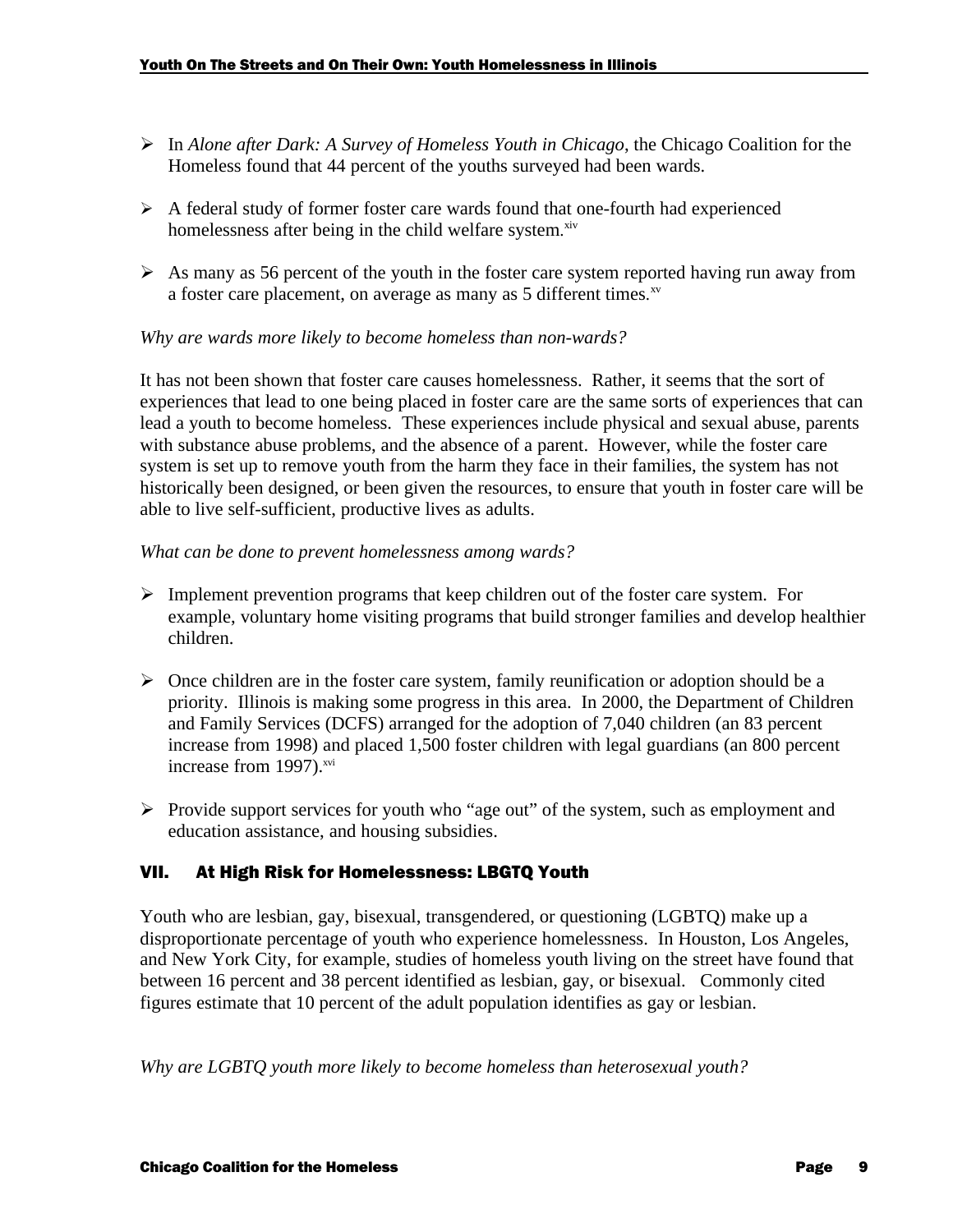- $\triangleright$  LGBTQ youth are more likely than heterosexual youth to experience persistent conflict and harassment at home, school and elsewhere. These experiences are associated with homelessness. One study showed that 80 percent of LBGTQ experienced verbal abuse, and 41 percent had been victimized by violence.<sup>xvii</sup>
- $\triangleright$  Many studies suggest that LGBTQ youth are at greater risk for experiencing violence at home, depression, suicide, and alcohol and drug abuse — all risk factors for homelessness.
- $\triangleright$  LBGTQ youth are often forced to leave home due to family conflicts over their sexual orientation. The National Gay and Lesbian Task Force reports that that 26 percent of gay males are forced to leave home because of conflicts over their sexual identify.<sup>xviii</sup>
- $\triangleright$  According to Human Rights Watch, harassment based on sexual orientation and gender identity in the public schools affects as many as two million students nationwide. $\frac{x}{x}$

#### *What can be done to prevent homelessness among LGBTQ youth?*

- $\triangleright$  Support legislation and school district policies that explicitly prohibit harassment and discrimination based on sexual orientation and gender identity.
- $\triangleright$  LGBTQ youth often lack safe spaces in which to come into contact with people who are nonjudgmental and non-threatening in regards to sexual orientation and gender identity. Safe spaces do not have to be solely focused on issues of sexual identity, but they must have an environment where homophobia is not tolerated and a youth knows that he or she can receive support when he or she needs it. Safe spaces can be in a family, among friends, in a church, a youth center, or an outreach program for LGBTQ youth.
- $\triangleright$  Support funding for programs that serve LGBTO youth and other youth experiencing homelessness.

#### The Stories Behind the Numbers

Sherry, 18 years old, was referred to the Springfield's Youth Service Bureau (YSB) after her mother died and she had no place to go with her 16 year-old sister. Honoring here mother's wishes, Sherry took custody of her sister, so Sherry did. Sherry was able to remain in her mother's home, with the help of rent assistance and other financial aid through YSB, and her sister was able to continue school. While working with YSB, Sherry became a nursing assistant and now works at a nursing home. She is in the process of getting financial aid to go to nursing school.

#### VIII. Resources Currently Available for Homeless Youth

Available housing resources for homeless youth do not come close to meeting the need for these services. State government, through the Illinois Department of Human Services (IDHS), funds most existing programs that address the needs of homeless youth. The federal government funds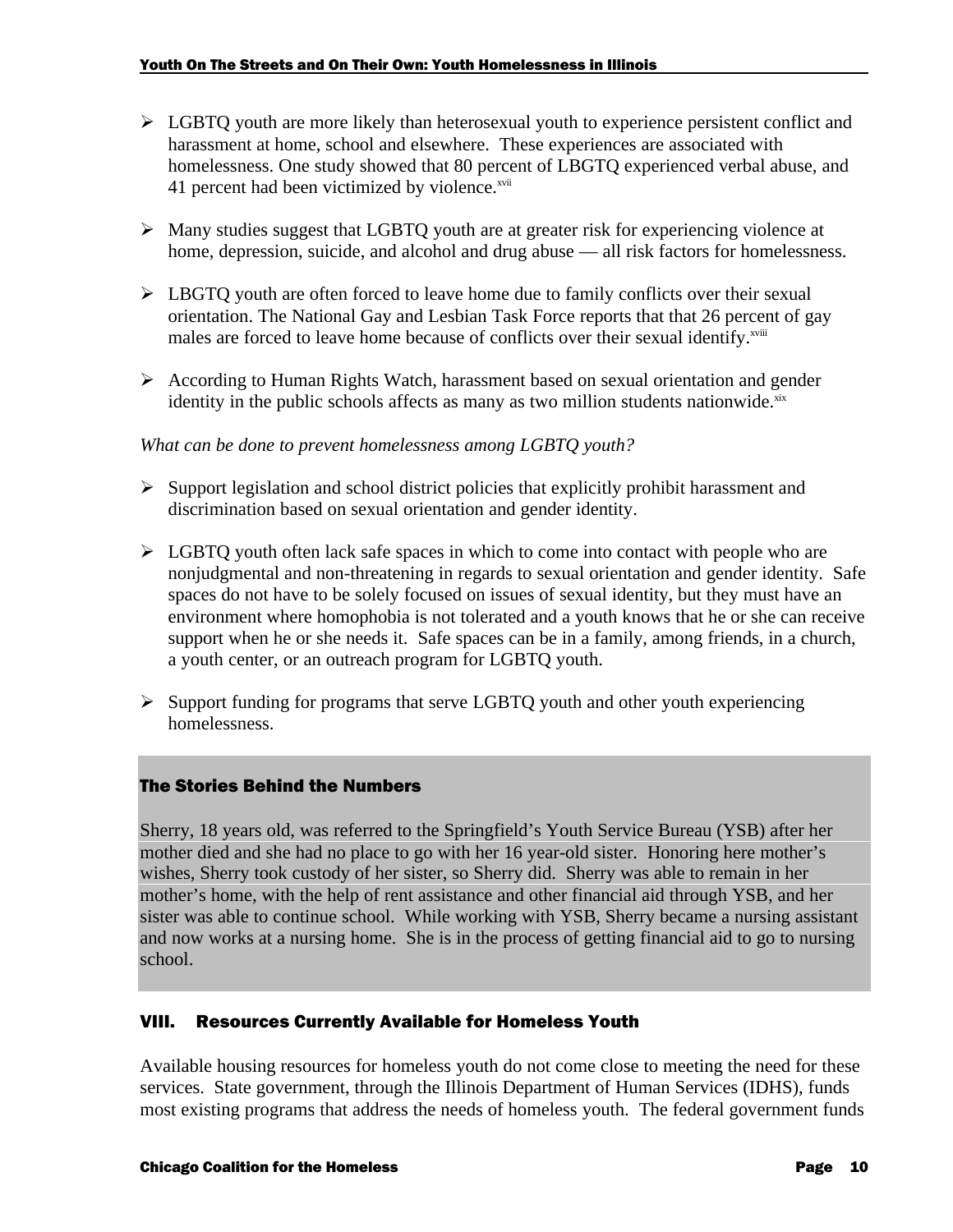Runaway and Homeless Youth programs through the Department of Health and Human Services, but in Illinois this funding stream goes almost exclusively to programs that are statefunded. There are a handful of programs with other funding sources.

According to a survey of IDHS-funded Homeless youth programs conducted by CCH, 42 percent of youth seeking shelter from IDHS-funded Homeless Youth programs were turned away during fiscal year 2000 due to lack of resources. Most of these turnaways occurred in Chicago. Overall, IDHS-funded Homeless Youth programs served only 8 percent of the total population of homeless youth.

Due to a 1999 increase in funding for Homeless Youth programs, however, the State of Illinois has made some progress in recent years with regard to providing shelter and supportive services for this vulnerable population. These programs include those that provide emergency shelter for up to 120 days, transitional residential programs that last for up to two years, independent living programs, drop-in centers, and street outreach programs. For example, in fiscal year 2000 IDHS spent \$4.17 million on programs specifically for homeless youth and served 2,105 youth. In 1996, when the state spent half as much on these programs, only 986 youth were served. Between 1986, when the state started funding Homeless Youth programs, and 1994 the state only spent about \$1 million annually for these programs.

Another way that homeless youth are served by the state is through Comprehensive Community-Based Youth Services (CCBYS) programs. CCBYS is a statewide program serving youth aged 10 to 17 who are at risk of involvement in the child welfare and/or juvenile justice system, including youth at-risk of homelessness. In fiscal year 2000, IDHS funded 74 CCBYS grantees. During that year, CCBYS programs served 12,722 youth. CCBYS programs attempt to reunify youth with their families and, when necessary, secure shelter and social services for youth.

Based on a survey of CCBYS agencies by CCH, 9 percent of the 12,722 youth served statewide during fiscal year 2000 met the definition of homeless used in this report, as they were not in a safe and stable living situation and are were not living with a parent or guardian when they first came into contact with the CCBYS program. Fifteen percent of the youth were in need of a residential placement for at least one night. For residential placements, CCBYS agencies reported using licensed foster parents, youth shelters, motels, juvenile detention centers, and group homes. However, eighty-eight percent of respondents reported that they need additional resources for the residential placement of youth.

#### IX. Comparing the 1985 and 2001 Population Estimates

Prior to this report, the most recent population estimate of the number of youth that experience homelessness in Illinois each year was completed in 1985 by the Governor's Task Force on Homeless Youth. Using a substantially similar method (see Appendix A), the task force estimated that 21,535 youth experienced homelessness during that year. The 1985 estimate and the 2001 estimate are close enough to conclude that the number of youth who experience homelessness in Illinois annually has gone essentially unchanged during the past 16 years. According to census figures, both the 1985 and 2001 homeless youth population estimates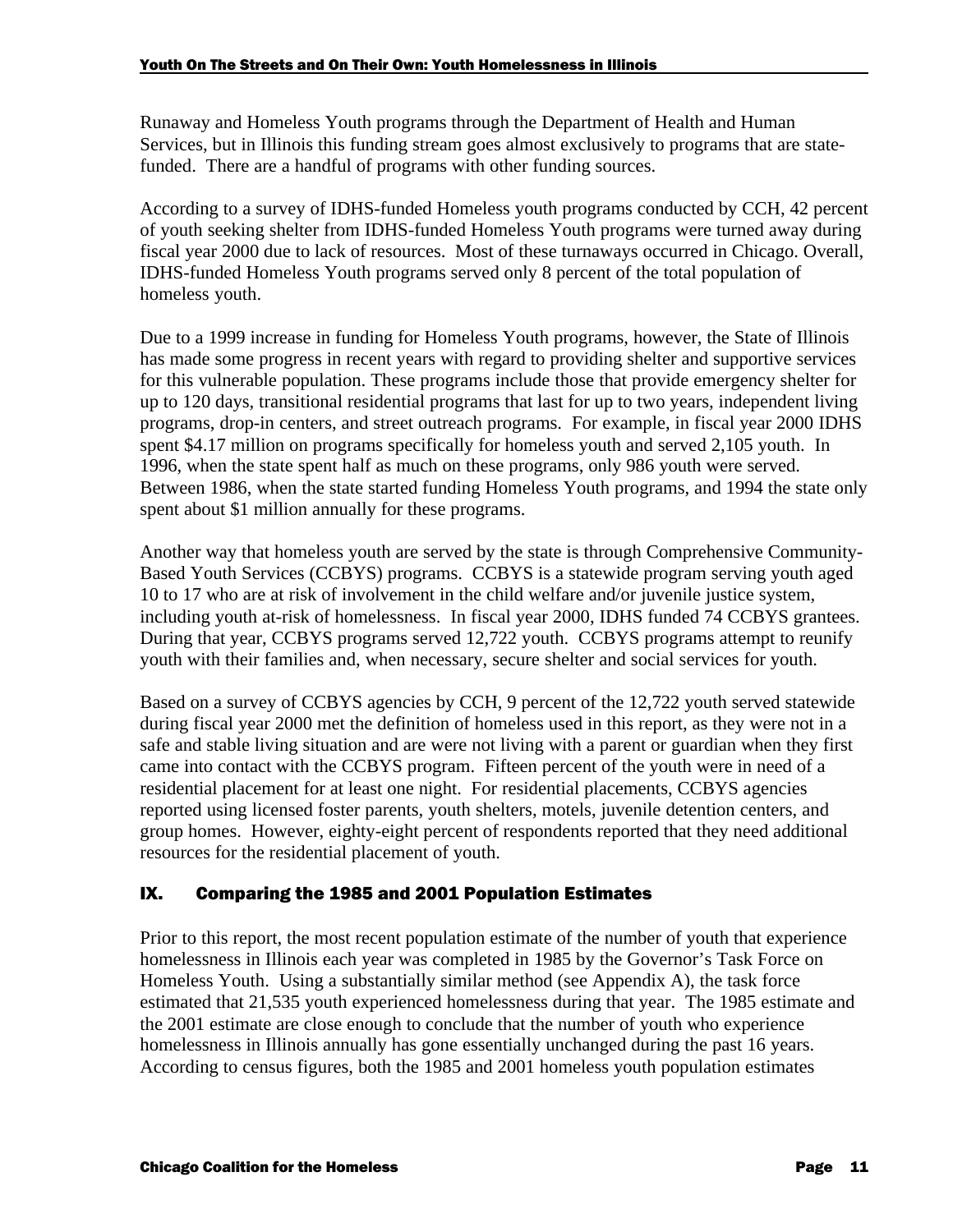represent slightly less than 2 percent of the total population of 14 to 21 year-olds in each respective year.<sup>xx</sup>

That the number of youth that experience homelessness each year in Illinois in 2001 is about the same as in 1985 may be surprising to some. During the last few years welfare caseloads and child poverty rates in Illinois have decreased, as have the number of youth in substitute care. Teen birth rates are down and high school graduation rates are up.<sup>xxi</sup>

The following points provide possible explanations as to why the number of youth experiencing homelessness has remained stable.

- $\triangleright$  Important causes of youth homelessness, such as the incidence of absence of a parent, abuse (physical, emotional, and/or sexual) by a parent or guardian, and substance abuse by a parent, and discrimination and harassment of LGBTQ youth are not adequately measured by common indicators of economic and social well being.
- $\triangleright$  Youth who become homeless represent youth from families with the most complex and difficult problems in our society — families that are not impacted by the marginal improvements in certain measurements of economic and social well-being that have been realized over the last few years.
- $\triangleright$  According to the Illinois Department of Children and Family Services (DCFS), decreases in the number of youth in substitute care were primarily realized by moving children out of the foster care system and into permanent homes, primarily through adoption.<sup>xxii</sup> Because the great majority of youth who become homeless are older adolescents, and many are over 18, adoption is not a realistic option for this population.
- $\triangleright$  To the extent that economic well being is a factor contributing to youth homelessness, poverty rates do not accurately reflect the costs of maintaining a home, and in turn, the economic well being of families. A 2001 report by the Economic Policy Institute, *Hardships in America: The Real Story of Working Families*, found that "poverty line" income is not sufficient to support most working families. For example, for a two-parent two-child family the poverty line is \$17,643. The researchers found that the income necessary to pay for a safe and decent standard of living for the same size family in the Chicago metropolitan area is \$39,464 annually. In rural areas, families of this size need \$33,075 to meet the basic family budget.
- $\triangleright$  Decreases in the number of families receiving welfare does not mean that families who formerly received welfare, or who are no longer eligible for welfare, have improved their standard of living overall. A 2000 study by the Illinois' Work, Welfare, and Families coalition, *Living with Welfare Reform: A Survey of Low-Income Families in Illinois,* assessed the effects of welfare reform on low-income persons across Illinois. The study found that 64 percent of former TANF recipients who left TANF for work were living at annual incomes below the federal poverty level for their family size. They also found that many TANF clients reported having being cut from benefits to which they remained entitled.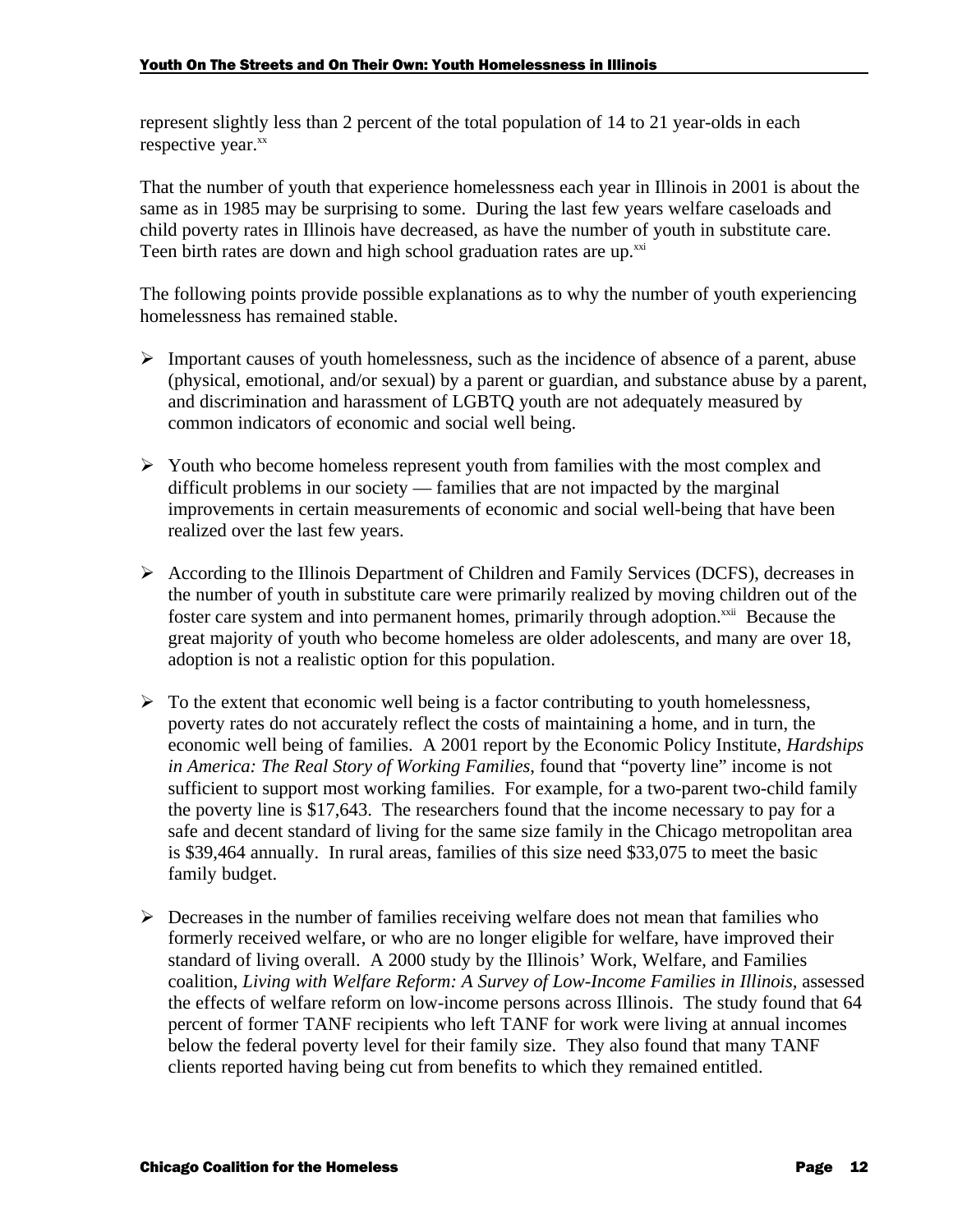#### The Stories Behind the Numbers

Susan, 19 years old, came from a suburban Chicago family with a history of drug abuse and developed her own heroin addiction in her early teens. She became homeless soon after. Many of the youth she first knew while homeless are still using drugs, are involved in prostitution, or have disappeared. However, greatly beating the odds against her due to her own perseverance and the support of friends and outreach workers, Susan recently celebrated her two-year anniversary being off drugs. Her relationship with her family has improved, but home is not a good place for her, and she still has no place to live. She has recently began part-time work doing outreach to current drug users, plans to get her GED, and wants to eventually get the college education necessary to work as a counselor for youth struggling with drug addiction.

#### X. Recommendations

#### *Meeting immediate needs*

Youth that experience homelessness most often come from families where abuse and instability are part of life and their experiences while homeless put their lives and futures at-risk. Our priority must be to get homeless youth into shelter, and to provide the services necessary so that they can move into productive and self-sufficient adulthoods.

For youth currently experiencing homelessness, funding should be increased for all programs serving homeless youth, so that more youth can receive services. The appropriate services for any particular youth depend on the circumstances that led them to become homeless, the appropriateness and likelihood of family reunification, the age of the youth, and other factors. A comprehensive continuum of care for homeless youth includes the following types of services:

- ÿ **Crisis Intervention and Reunification**: To reunify youth at-risk of homelessness with their families or to find another appropriate placement.
- ÿ **Outreach Programs**: Reaching youth on the streets and in the places they stay to let them know that help is available.
- ÿ **Drop-in Centers**: Providing an initial point of contact with a broad range of services and referrals.
- ÿ **Emergency Shelters**: Getting youth into a safe environment to evaluate their needs and determine an appropriate long-term program.
- ÿ **Transitional Living Programs**: Providing longer-term housing, often group living or supervised apartments, from which youth can finish their education, learn independent living skills, and gain employment.
- ÿ **Independent Living Programs**: Enabling youth to live on their own in the community with a range of support services until they are fully stable.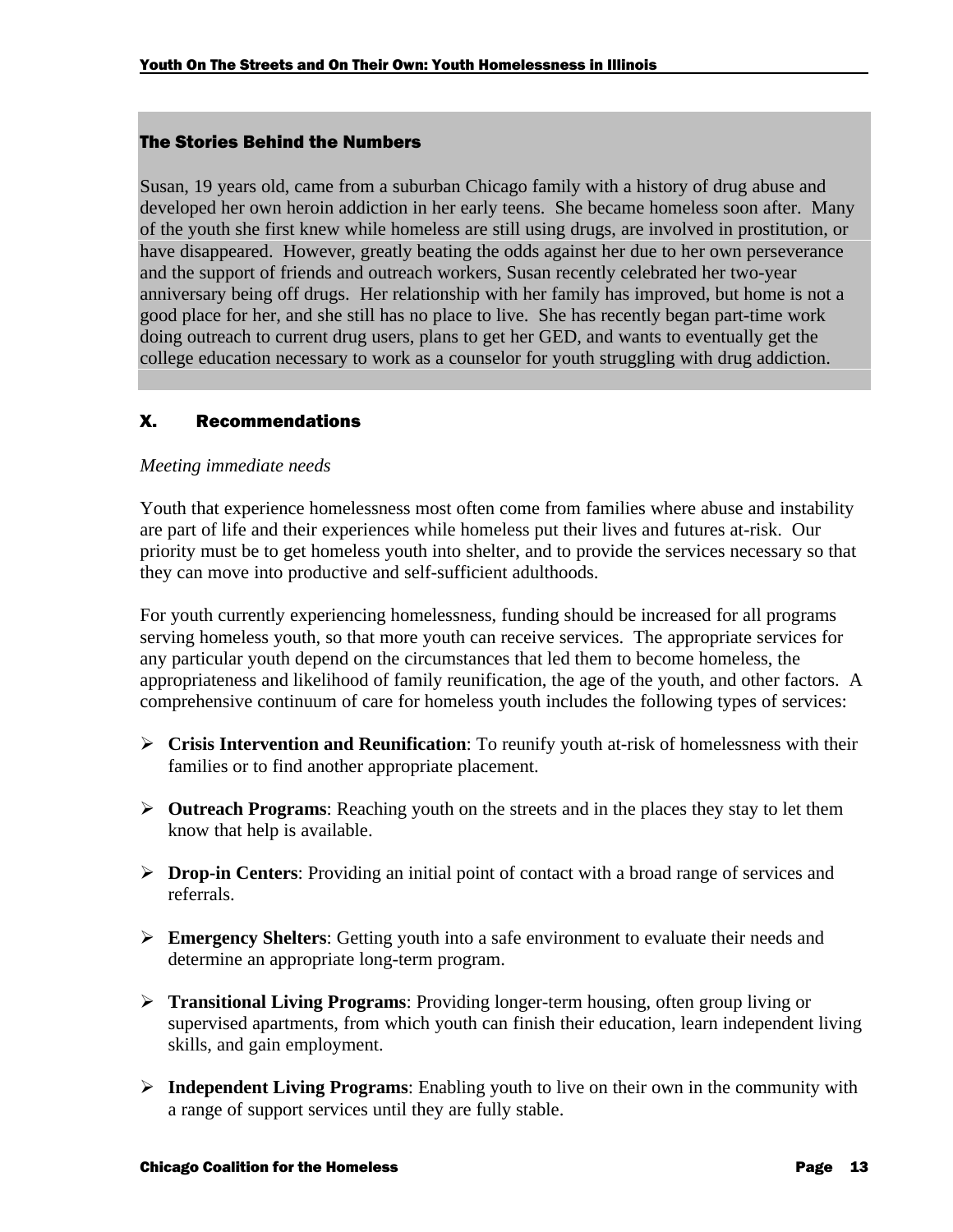ÿ **Permanent Affordable Housing**: Promoting the long-term stability of individuals and families.

#### *Measuring Program Outcomes*

IDHS does not currently track the outcomes of these types of state-funded programs. Based on a CCH survey of Homeless Youth programs, many programs are successful at returning youth to their home or moving youth to independence. Table 2 shows the outcomes for three state-funded transitional living programs during fiscal year 2000. Success rates, where the youth returned home or moved into an apartment, ranged from 63 percent to 81 percent.

#### Table 2: Success rates for selected IDHS Homeless Youth programs during fiscal year 2000

| <b>Children's Home Assoc.</b> | <b>YMCA Network</b>        | <b>Youth Service Bureau</b>      |  |
|-------------------------------|----------------------------|----------------------------------|--|
| <b>Peoria</b>                 | <b>Alsip</b>               | <b>Springfield</b>               |  |
| Youth Leaving Program: 48     | Youth Leaving Program: 19  | <b>Youth Leaving Program: 58</b> |  |
| Returned Home: 10             | Returned Home: 5           | Returned Home: 14                |  |
| Moved into an Apartment: 26   | Moved into an Apartment: 7 | Moved into an Apartment: 33      |  |
| Success Rate: 75%             | Success Rate: 63%          | Success Rate: 81%                |  |

Additional research should focus on what types of programs and services successfully meet the needs of homeless youth, and on the development of best practice models for these programs.

#### *Long-term recommendations*

Increasing family stability is the best way to prevent youth homelessness. One way to define stable families is to say that stable families help develop the emotional competence of their children so that children can focus on doing well in school, get along with peers and adults, delay gratification, and bounce back quickly after stressful experiences. Parents who grew up in stable families themselves are more likely to be able to care for their children in such a way as to develop their children's emotional competence.<sup>xxiii</sup>

Evidence is strong that economic and community-level factors influence the ability to develop emotional competence. Illinois took two small but important steps to promote the economic stability of families in 2000 by doubling the state's income tax personal exemption from \$1,000 to \$2,000 and establishing an Earned Income Tax Credit (EITC). The state EITC is equal to 5 percent of the federal EITC and reduces the amount of state income tax due for families with incomes under \$31,500 and individuals with incomes below \$15,000. Illinois can make the state EITC stronger by making the EITC refundable, basing EITC on a higher percentage of the federal credit, and making the EITC permanent.

Combined with safe and decent affordable housing for everyone, living wage jobs, quality education, universal health care, and other resources needed to succeed in our society, one day there may be a nation where family stability is maximized and homelessness no longer part of our vocabulary.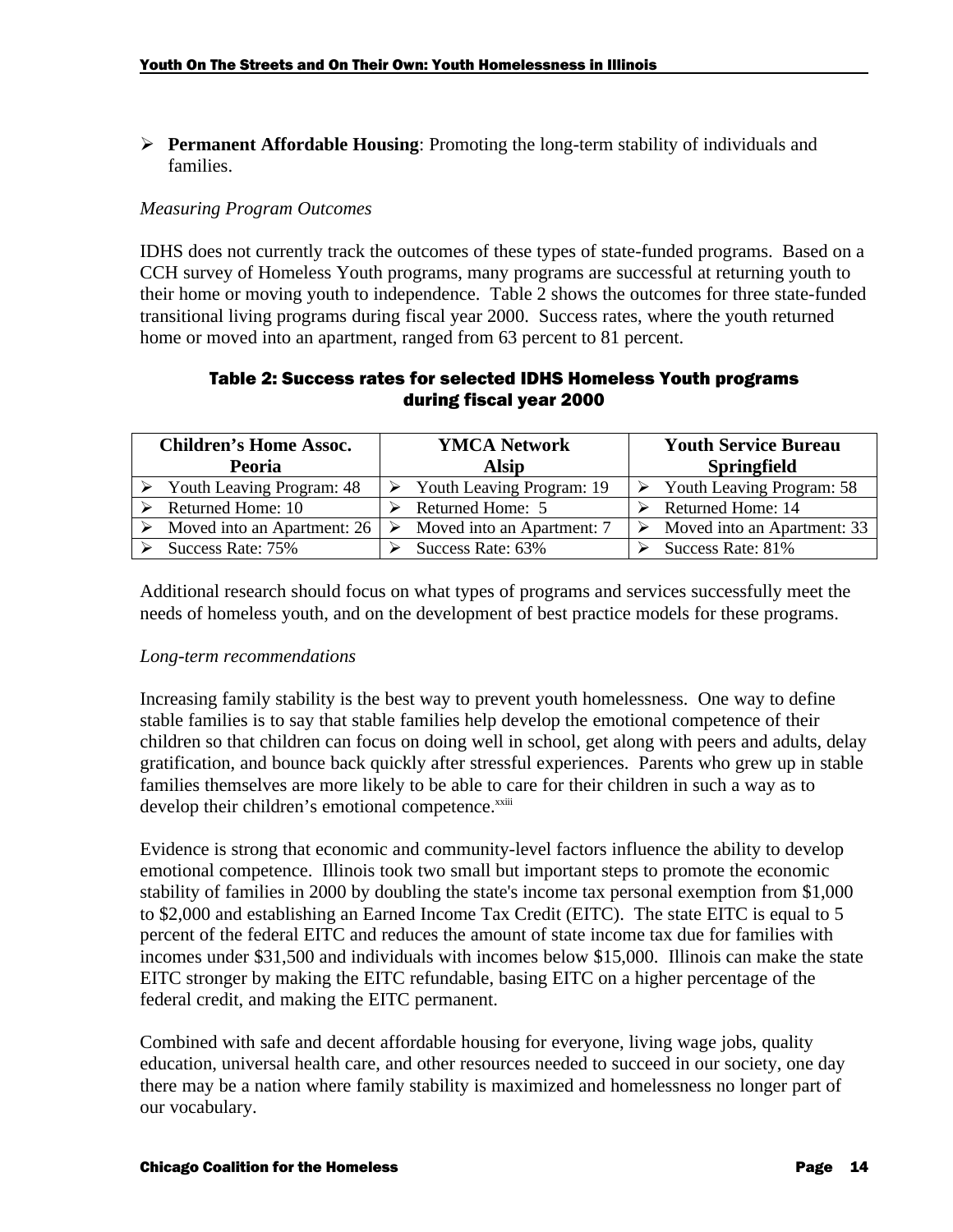#### The Stories Behind the Numbers

Ryan was 17 years old when he came to the Children's Home Association of Illinois in Peoria. His mother was in prison and his father's precise whereabouts were unknown. Ryan had goals for himself, such as finishing high school and getting a job, but was unsure of how he would accomplish his goals with no place to call home. With the support of the Homeless Youth Services program, he was able to pay his rent with rent subsidies, find employment, finish school, and develop a dependable support system while he worked on improving his relationship with his mother.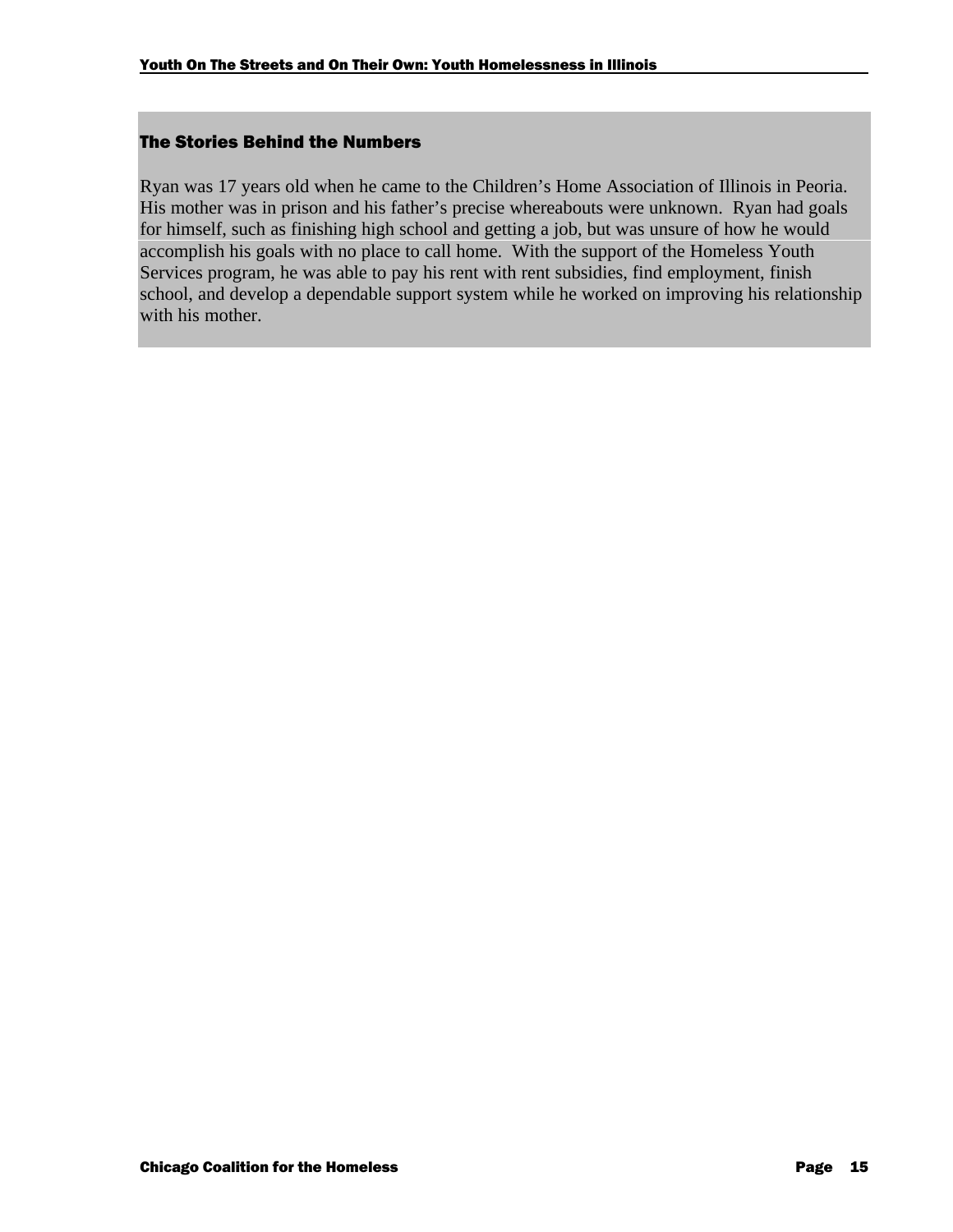#### Appendix A: Detailed research methods for population estimate

The current population estimate was determined by determining the total size of the following populations:

- ÿ *The number of youth served by Homeless Youth programs funded by the Illinois Department of Human Services (IDHS) during fiscal year 2000.* Source: IDHS.
- ÿ *The number of youth denied services by IDHS Homeless Youth programs due to the lack of program resources during fiscal year 2000.* This figure was estimated based on a survey of these programs conducted by CCH. Ten of 20 programs responded to the survey. For agencies that did not respond to the survey, it was assumed that they did not turn away any clients. To avoid duplication of youth in Chicago (the only part of the state with multiple programs), the number of youth denied services was based on the response of the single provider with the largest number of youth denied services.
- ÿ *The number of youth that experience homelessness served by Homeless Youth programs that provide residential services that were not funded by the Illinois Department of Human Services during fiscal year 2000.* This figure was based on a CCH survey of known programs. Five of six programs responded.
- ÿ *The number of youth served by IDHS-funded Comprehensive Community Based Youth Services (CCBYS) programs who experienced homelessness and were not served by, and did not seek services from, Homeless Youth programs. IDHS was the source for the total number of youth served during fiscal year 2000.* Other figures were determined based on a CCH survey of CCBYS agencies. Forty-seven percent, or 33 out of 70 programs, responded to the survey.

To identify youth who are experiencing homelessness we asked the CCBYS agencies what percentage of the youth with whom they work with are not living with a parent or guardian and not in a safe and stable living environment. An overall estimate of 9 percent of CCBYS clients who are not living with a parent or guardian and not in a safe and stable living environment was determined by weighting individual responses by program size.

To avoid duplication with youth served by, or denied services by, all Homeless Youth programs, the total number of youth served by these programs was subtracted from the total number of youth served by CCBYS programs before determining the number of CCBYS clients that experienced homelessness.

One complication of this process was that CCBYS programs serve youth from 0 to 17 years old while Homeless Youth programs serve youth 14 to 21 years old. Based on data from IDHS, in 2000 approximately 64 percent of the 12,722 youth served by CCBYS programs were aged from 15 to 17, or 8,131 youth. Based on a survey of providers, for the Homeless Youth programs it was assumed that 35 percent of the youth served and seeking shelter were from 14 to 17 or 1,369 of 3,912 youth. The number of CCBYS youth who experience homelessness was based on the figures adjusted for the client age.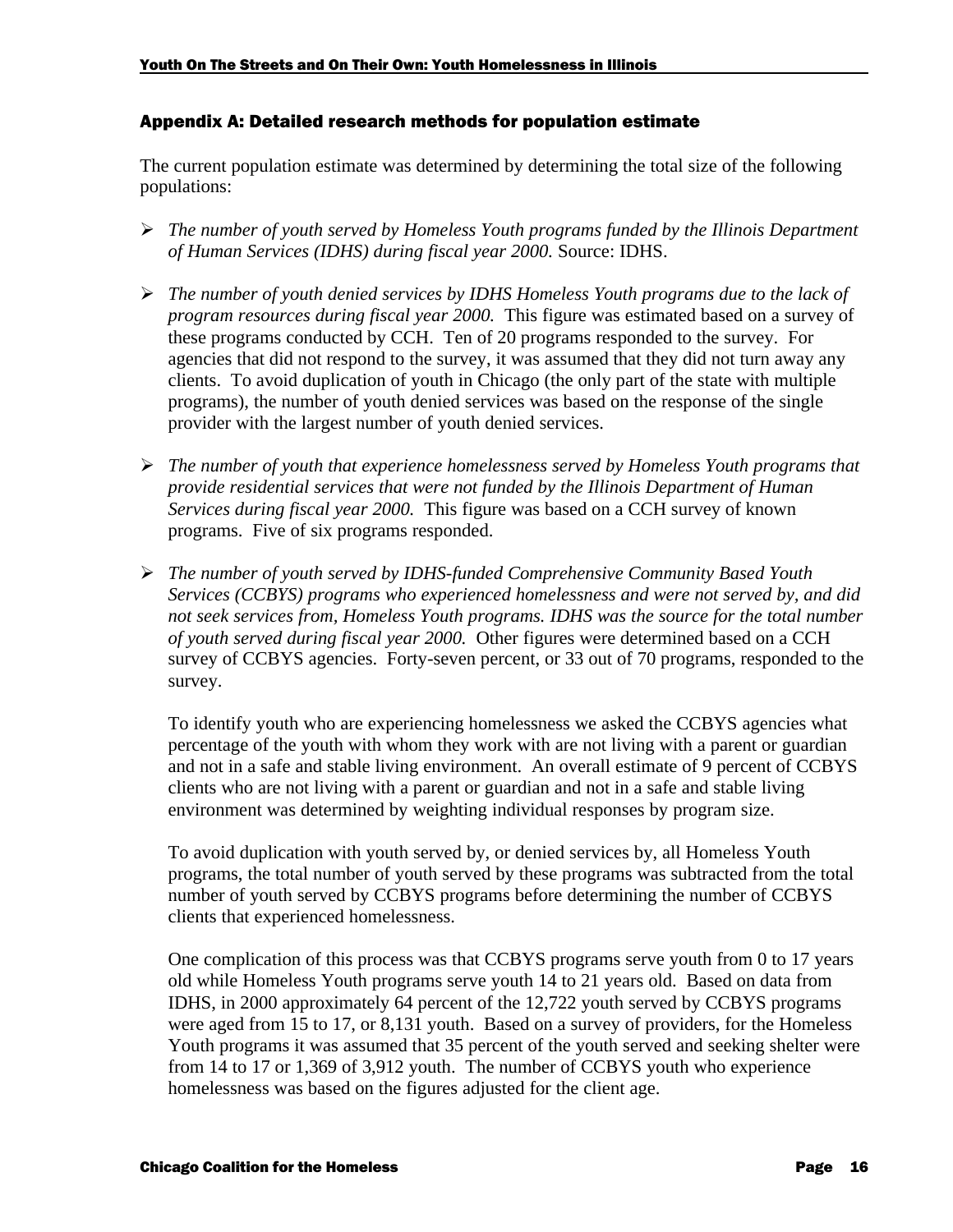- ÿ *The number of 18 to 21 year olds in adult shelters in Illinois. This figure includes 18 to 21 year-olds who are not unaccompanied youth (i.e., those with their parents or guardian), but we believe this number to be minimal.* Source: IDHS for fiscal year 2000.
- ÿ *An estimate of the number of homeless youth who never come into contact with the social service system.* This number is based on a 1995 national study sponsored by the Family and Youth Service Bureau of the United Sates Department of Health and Human Services. Through an interagency agreement between the Administration on Children, Youth and Families and the National Center for Health Statistics, the researchers added a series of questions regarding runaway experiences to the Youth Risk Behavior Supplement of the National Health Interview Survey. The survey had 6,496 respondents 14.8 percent of who had a runaway experience. The findings were published in *Youth with Runaway, Throwaway, and Homeless Experiences: Prevalence of Drug Use, and Other At-Risk Behaviors.*

The study determined that only 25 percent of youth 12-17 who had a runaway experience made use of a youth or adult shelter. Youth were defined as having had a runaway experience if they had spent at least one night in one of the following locations during the previous 12 months: a youth or adult shelter, a public place, an abandoned building, outside, with someone they did not know because they had no place to stay, or in a subway or other underground public place. Because this definition was based on the youth's housing status, for the purposes of this report these youth can also be said to have had a homeless experience.

 $\triangleright$  To acknowledge that youth who experience homelessness have variable types of experiences, we have attempted to identify the number of youth have what we define as chronic homelessness experiences as a subset of the overall population of homeless youth. The federal study cited above determined that 54 percent of "street youth," surveyed made use of shelter services. This difference in our estimates of the number of youth who have prolonged homeless experiences and the number of homeless youth overall was based on the different utilization rates found in the household and street surveys.

#### *Comparison of research method with the 1985 Governor's Task Force study*

The above method is very similar to the method used by the Governor's Task Force on Youth Homelessness in 1985 to develop a population figure for homeless youth. Through a survey conducted by the task force of social service providers working with homeless youth and youth at-risk of homelessness, the task force determined the number of homeless youth currently served and the number of youth denied services by existing providers. Based on then current academic studies, the task force estimated the number of homeless youth who have no contact with social service agencies. The sum of these three populations (youth served, youth denied services, and "no contact" youth) was 21,535. The task force's estimate of the "no contact" youth was based on the assumption that 25 percent of youth who experience homelessness make use of the social service system — the same utilization rate used for the current study.